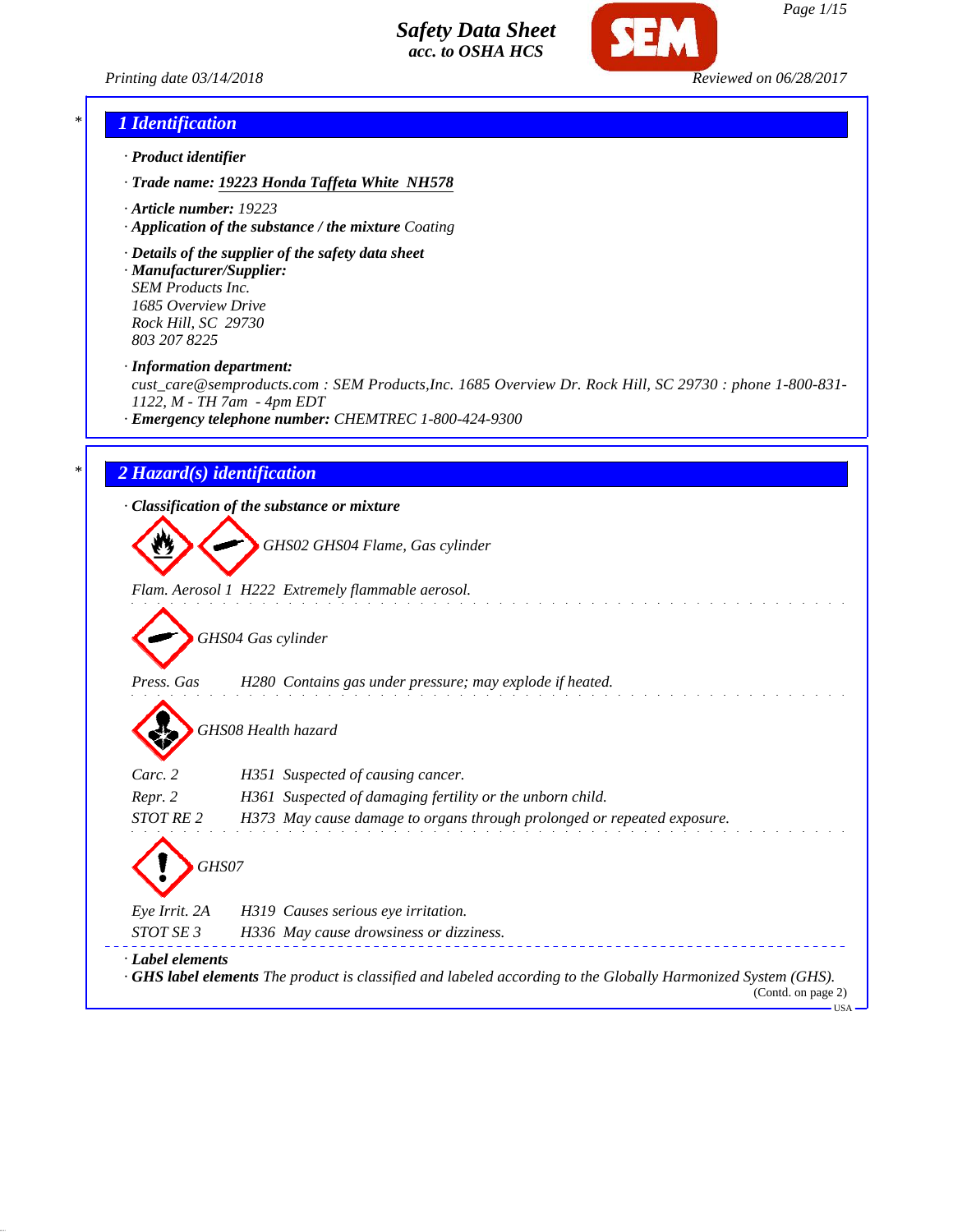*Printing date 03/14/2018 Reviewed on 06/28/2017*

*Page 2/15*

*Trade name: 19223 Honda Taffeta White NH578* (Contd. of page 1) *· Hazard pictograms* GHS02 GHS04 GHS07 GHS08 *· Signal word Danger · Hazard-determining components of labeling: acetone toluene n-butyl acetate · Hazard statements H222 Extremely flammable aerosol. H280 Contains gas under pressure; may explode if heated. H319 Causes serious eye irritation. H351 Suspected of causing cancer. H361 Suspected of damaging fertility or the unborn child. H336 May cause drowsiness or dizziness. H373 May cause damage to organs through prolonged or repeated exposure. · Precautionary statements P201 Obtain special instructions before use. P202 Do not handle until all safety precautions have been read and understood. P210 Keep away from heat/sparks/open flames/hot surfaces. - No smoking. P211 Do not spray on an open flame or other ignition source. P251 Pressurized container: Do not pierce or burn, even after use. P260 Do not breathe dust/fume/gas/mist/vapors/spray. P264 Wash thoroughly after handling. P271 Use only outdoors or in a well-ventilated area. P280 Wear protective gloves/protective clothing/eye protection/face protection. P304+P340 IF INHALED: Remove person to fresh air and keep comfortable for breathing. P305+P351+P338 If in eyes: Rinse cautiously with water for several minutes. Remove contact lenses, if present and easy to do. Continue rinsing. P308+P313 IF exposed or concerned: Get medical advice/attention. P312 Call a poison center/doctor if you feel unwell. P314 Get medical advice/attention if you feel unwell. P337+P313 If eye irritation persists: Get medical advice/attention. P403+P233 Store in a well-ventilated place. Keep container tightly closed. P405 Store locked up. P410+P403 Protect from sunlight. Store in a well-ventilated place. P410+P412 Protect from sunlight. Do not expose to temperatures exceeding 50°C/122°F. P501 Dispose of contents/container in accordance with local/regional/national/international regulations. · Classification system: · NFPA ratings (scale 0 - 4)* 4 *Health = 2 Fire = 4*



(Contd. on page 3)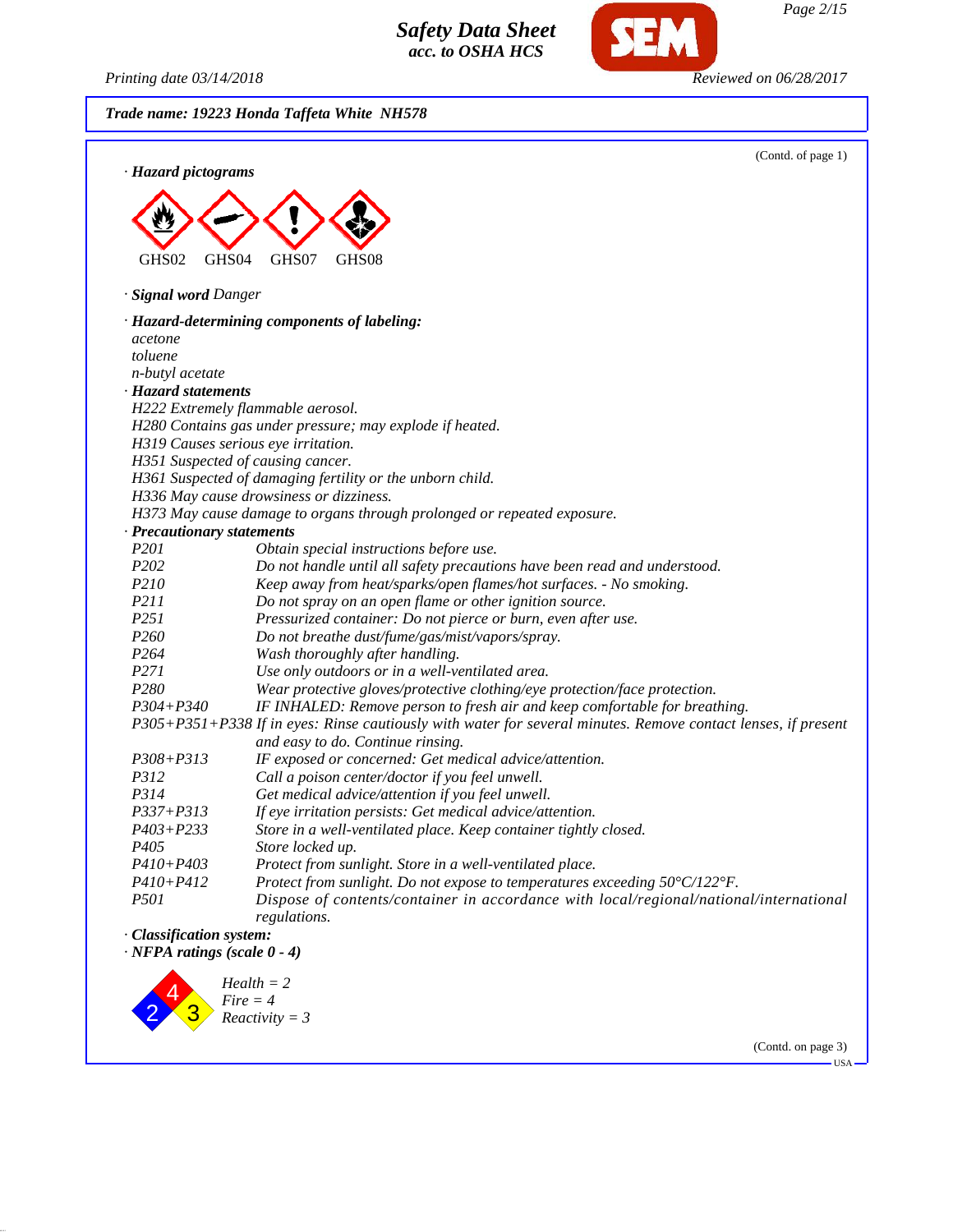*Printing date 03/14/2018 Reviewed on 06/28/2017*

*Trade name: 19223 Honda Taffeta White NH578*

(Contd. of page 2)

*· HMIS-ratings (scale 0 - 4)*



*· Other hazards*

*· Results of PBT and vPvB assessment*

- *· PBT: Not applicable.*
- *· vPvB: Not applicable.*

### *\* 3 Composition/information on ingredients*

*· Chemical characterization: Mixtures*

*· Description:*

*Mixture: consisting of the following components. Weight percentages*

| · Dangerous components: |                                                  |                      |
|-------------------------|--------------------------------------------------|----------------------|
| $67-64-1$ acetone       |                                                  | 13-30%               |
|                         | 68476-86-8 Petroleum gases, liquefied, sweetened | $13 - 30\%$          |
|                         | $123-86-4$ n-butyl acetate                       | $10 - 13\%$          |
|                         | 108-65-6 2-methoxy-1-methylethyl acetate         | $\geq 7 < 10\%$      |
|                         | $110-19-0$ isobutyl acetate                      | $5 - 7\%$            |
| 108-88-3 toluene        |                                                  | $1.5 - 5\%$          |
|                         | 763-69-9 ethyl 3-ethoxypropionate                | $\overline{1.5}$ -5% |
|                         | $110-43-0$ heptan-2-one                          | $1 - 1.5\%$          |
|                         | 108-10-1 4-methylpentan-2-one                    | $≥0.1-S1%$           |
|                         |                                                  |                      |

## *\* 4 First-aid measures*

- *· After inhalation: Supply fresh air; consult doctor in case of complaints.*
- *· After skin contact: Generally the product does not irritate the skin.*
- *· After eye contact:*
- *Rinse opened eye for several minutes under running water. If symptoms persist, consult a doctor.*
- *· After swallowing: If symptoms persist consult doctor.*
- *· Information for doctor:*
- *· Most important symptoms and effects, both acute and delayed No further relevant information available.*
- *· Indication of any immediate medical attention and special treatment needed*
- *No further relevant information available.*

## *\* 5 Fire-fighting measures*

- *· Extinguishing media*
- *· Suitable extinguishing agents:*
- *CO2, extinguishing powder or water spray. Fight larger fires with water spray or alcohol resistant foam.*
- *· Special hazards arising from the substance or mixture No further relevant information available.*

(Contd. on page 4)

*<sup>·</sup> Description of first aid measures*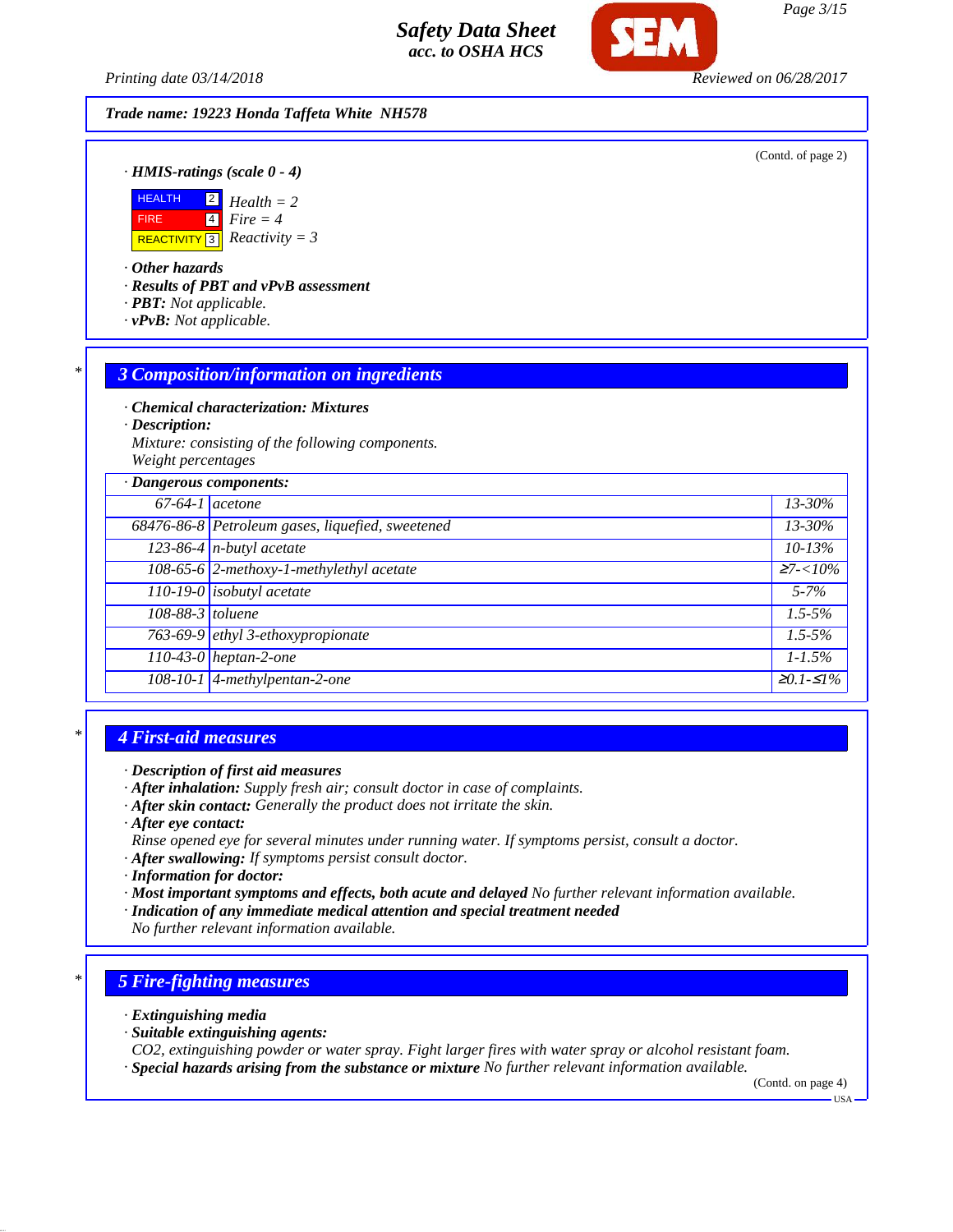*Printing date 03/14/2018 Reviewed on 06/28/2017*

*Trade name: 19223 Honda Taffeta White NH578*

*· Advice for firefighters*

*· Protective equipment: Wear self-contained respiratory protective device.*

### *\* 6 Accidental release measures*

- *· Personal precautions, protective equipment and emergency procedures Wear protective equipment. Keep unprotected persons away.*
- *· Environmental precautions: Do not allow to enter sewers/ surface or ground water.*
- *· Methods and material for containment and cleaning up: Dispose contaminated material as waste according to item 13. Ensure adequate ventilation.*
- *· Reference to other sections*
- *See Section 7 for information on safe handling.*
- *See Section 8 for information on personal protection equipment.*
- *See Section 13 for disposal information.*
- *· Protective Action Criteria for Chemicals*

| $67-64-1$ acetone    |                                          |  | $200$ ppm                              |
|----------------------|------------------------------------------|--|----------------------------------------|
|                      | $123-86-4$ n-butyl acetate               |  | 5 ppm                                  |
|                      | 108-65-6 2-methoxy-1-methylethyl acetate |  | $\overline{50}$ ppm                    |
|                      | $110-19-0$ isobutyl acetate              |  | 450 ppm                                |
|                      | 13463-67-7 titanium dioxide              |  | $30 \frac{mg}{m^3}$                    |
| 108-88-3 toluene     |                                          |  | 67 ppm                                 |
|                      | 763-69-9 ethyl 3-ethoxypropionate        |  | $1.6$ ppm                              |
|                      | 110-43-0 heptan-2-one                    |  | $150$ ppm                              |
|                      | 108-10-1 4-methylpentan-2-one            |  | $75$ ppm                               |
| 1330-20-7 xylene     |                                          |  | $130$ ppm                              |
|                      | $100-41-4$ ethylbenzene                  |  | 33 ppm                                 |
|                      | 108-83-8 2,6-dimethylheptan-4-one        |  | $75$ ppm                               |
|                      | 95-63-6 1,2,4-trimethylbenzene           |  | $140$ ppm                              |
| 78-83-1 butanol      |                                          |  | $150$ ppm                              |
|                      | 57-55-6 Methyl glycol                    |  | $\frac{30 \text{ mg}}{m}$ <sup>3</sup> |
| 1333-86-4            | Carbon black                             |  | $9 \, mg/m3$                           |
| $\overline{PAC-2}$ : |                                          |  |                                        |
| $67-64-1$ acetone    |                                          |  | $3200*$ ppm                            |
|                      | 123-86-4 $n$ -butyl acetate              |  | $200$ ppm                              |
|                      | 108-65-6 2-methoxy-1-methylethyl acetate |  | 1,000 ppm                              |
|                      | 110-19-0 isobutyl acetate                |  | $1300*ppm$                             |
|                      | 13463-67-7 titanium dioxide              |  | $330$ mg/m <sup>3</sup>                |
| 108-88-3 toluene     |                                          |  | 560 ppm                                |
|                      | 763-69-9 ethyl 3-ethoxypropionate        |  | $18$ ppm                               |
|                      | 110-43-0 heptan-2-one                    |  | $\overline{670}$ ppm                   |
|                      | 108-10-1 4-methylpentan-2-one            |  | 500 ppm                                |
| 1330-20-7            | xylene                                   |  | $\overline{920*}$ ppm                  |

(Contd. of page 3)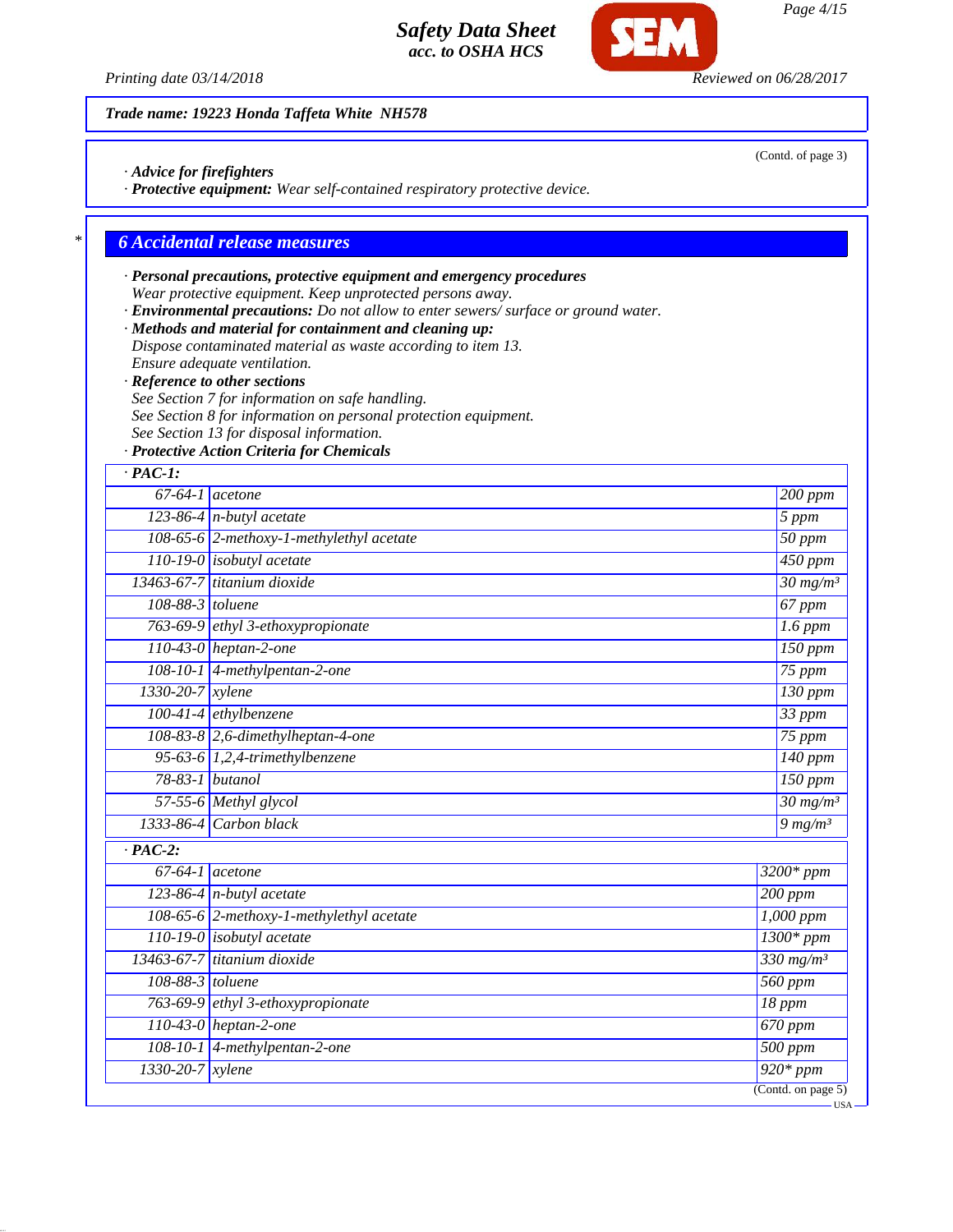

*Printing date 03/14/2018 Reviewed on 06/28/2017*

#### *Trade name: 19223 Honda Taffeta White NH578*

|                        |                                          | (Contd. of page 4)                |
|------------------------|------------------------------------------|-----------------------------------|
|                        | $100-41-4$ ethylbenzene                  | $1100*$ ppm                       |
|                        | $108-83-8$ 2,6-dimethylheptan-4-one      | 330 ppm                           |
|                        | 95-63-6 $1,2,4$ -trimethylbenzene        | 360 ppm                           |
| $78-83-1$ butanol      |                                          | $\overline{1,300}$ ppm            |
|                        | 57-55-6 Methyl glycol                    | $1,300$ mg/m <sup>3</sup>         |
|                        | $1333-86-4$ Carbon black                 | 99 $mg/m^3$                       |
| $\cdot$ PAC-3:         |                                          |                                   |
| $67-64-1$ acetone      |                                          | $\overline{57}00*ppm$             |
|                        | 123-86-4 $n$ -butyl acetate              | $3000*$ ppm                       |
|                        | 108-65-6 2-methoxy-1-methylethyl acetate | $5000*ppm$                        |
|                        | 110-19-0 isobutyl acetate                | $7500**$ ppm                      |
|                        | $13463-67-7$ titanium dioxide            | $2,000$ mg/m <sup>3</sup>         |
| 108-88-3 toluene       |                                          | $3700*ppm$                        |
|                        | 763-69-9 ethyl 3-ethoxypropionate        | $110$ ppm                         |
|                        | $110-43-0$ heptan-2-one                  | $\overline{4000}$ * ppm           |
|                        | 108-10-1 4-methylpentan-2-one            | $3000*$ ppm                       |
| $1330 - 20 - 7$ xylene |                                          | $2500*ppm$                        |
|                        | $100-41-4$ ethylbenzene                  | $1800*$ ppm                       |
|                        | $108-83-8$ 2,6-dimethylheptan-4-one      | $2000*$ ppm                       |
|                        | 95-63-6 $1,2,4$ -trimethylbenzene        | 480 ppm                           |
| 78-83-1 butanol        |                                          | $8000*$ ppm                       |
|                        | 57-55-6 Methyl glycol                    | 7,900 $mg/m^3$                    |
|                        | $1333-86-4$ Carbon black                 | $\frac{1}{590}$ mg/m <sup>3</sup> |

## *\* 7 Handling and storage*

*· Handling:*

*· Precautions for safe handling No special measures required.*

*· Information about protection against explosions and fires:*

*Do not spray on a naked flame or any incandescent material. Keep ignition sources away - Do not smoke.*

*Pressurized container: protect from sunlight and do not expose to temperatures exceeding 50°C, i.e. electric lights. Do not pierce or burn, even after use.*

- *· Conditions for safe storage, including any incompatibilities*
- *· Storage:*
- *· Requirements to be met by storerooms and receptacles: Observe official regulations on storing packagings with pressurized containers.*
- *· Information about storage in one common storage facility: Store away from oxidizing agents.*
- *· Further information about storage conditions: Keep receptacle tightly sealed.*
- *· Specific end use(s) No further relevant information available.*

*\* 8 Exposure controls/personal protection*

*· Additional information about design of technical systems: No further data; see item 7.*

(Contd. on page 6)

USA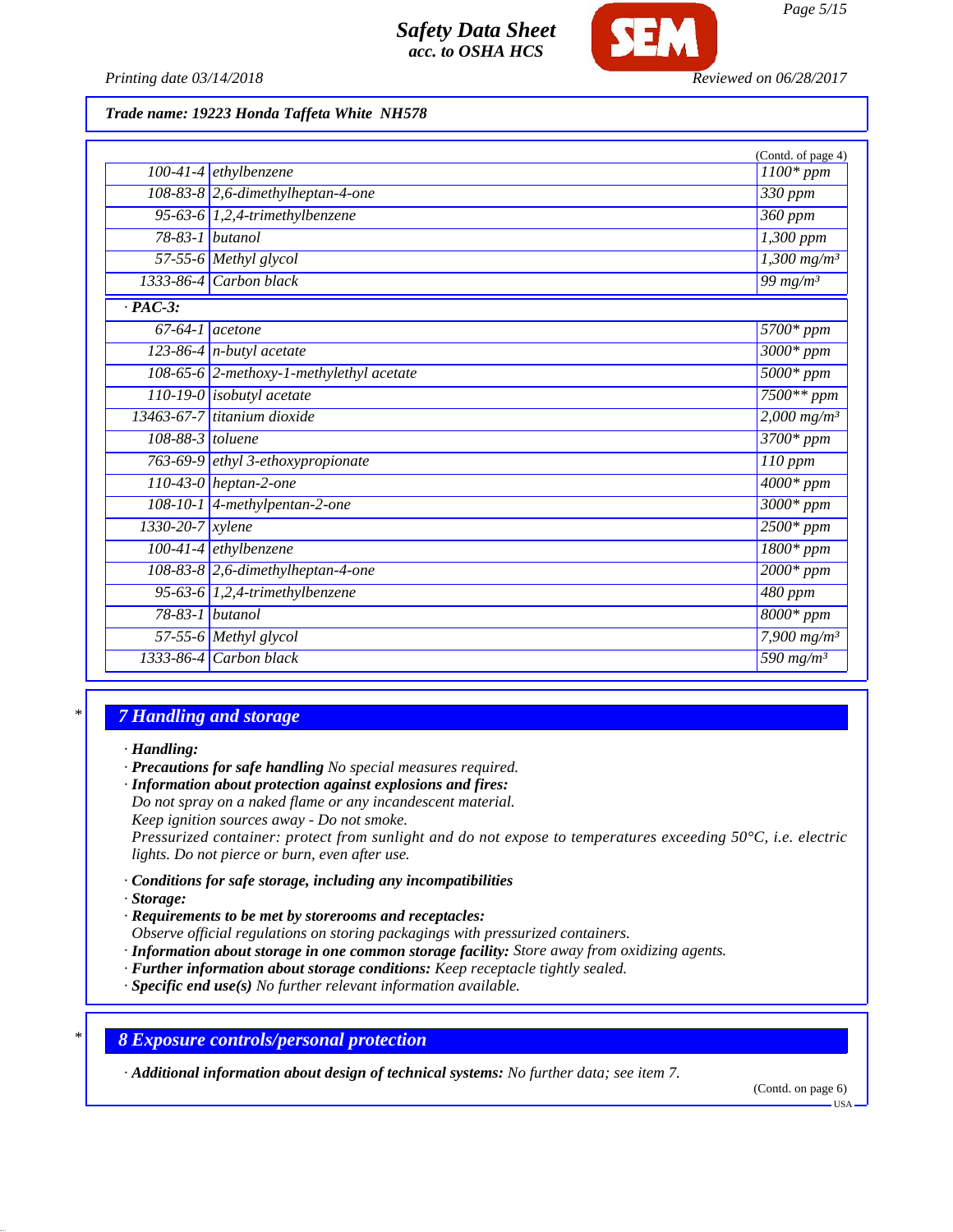*Printing date 03/14/2018 Reviewed on 06/28/2017*

*BEI*

**SEM** 

|            | Trade name: 19223 Honda Taffeta White NH578                                                                                                                                                                                                                                                                      |
|------------|------------------------------------------------------------------------------------------------------------------------------------------------------------------------------------------------------------------------------------------------------------------------------------------------------------------|
|            | (Contd. of page 5)                                                                                                                                                                                                                                                                                               |
|            | Control parameters<br>$\cdot$ Components with limit values that require monitoring at the workplace:<br>The following constituents are the only constituents of the product which have a PEL, TLV or other recommended<br>exposure limit.<br>At this time, the other constituents have no known exposure limits. |
|            | 67-64-1 acetone                                                                                                                                                                                                                                                                                                  |
| <b>PEL</b> | Long-term value: 2400 mg/m <sup>3</sup> , 1000 ppm                                                                                                                                                                                                                                                               |
| <b>REL</b> | Long-term value: 590 mg/m <sup>3</sup> , 250 ppm                                                                                                                                                                                                                                                                 |
| <b>TLV</b> | Short-term value: 1187 mg/m <sup>3</sup> , 500 ppm<br>Long-term value: 594 mg/m <sup>3</sup> , 250 ppm<br><b>BEI</b>                                                                                                                                                                                             |
|            | 123-86-4 n-butyl acetate                                                                                                                                                                                                                                                                                         |
| <b>PEL</b> | Long-term value: 710 mg/m <sup>3</sup> , 150 ppm                                                                                                                                                                                                                                                                 |
| <b>REL</b> | Long-term value: 950 mg/m <sup>3</sup> , 200 ppm                                                                                                                                                                                                                                                                 |
| <b>TLV</b> | Short-term value: 712 mg/m <sup>3</sup> , 150 ppm<br>Long-term value: 238 mg/m <sup>3</sup> , 50 ppm                                                                                                                                                                                                             |
|            | 108-65-6 2-methoxy-1-methylethyl acetate                                                                                                                                                                                                                                                                         |
|            | WEEL Long-term value: 50 ppm                                                                                                                                                                                                                                                                                     |
|            | 110-19-0 isobutyl acetate                                                                                                                                                                                                                                                                                        |
| <b>PEL</b> | Long-term value: $700$ mg/m <sup>3</sup> , 150 ppm                                                                                                                                                                                                                                                               |
| <b>REL</b> | Long-term value: $700$ mg/m <sup>3</sup> , 150 ppm                                                                                                                                                                                                                                                               |
| <b>TLV</b> | Short-term value: 712 mg/m <sup>3</sup> , 150 ppm                                                                                                                                                                                                                                                                |
|            | Long-term value: 238 mg/m <sup>3</sup> , 50 ppm                                                                                                                                                                                                                                                                  |
|            | 108-88-3 toluene                                                                                                                                                                                                                                                                                                 |
| <b>PEL</b> | Long-term value: 200 ppm<br>Ceiling limit value: 300; 500* ppm<br>*10-min peak per 8-hr shift                                                                                                                                                                                                                    |
| <b>REL</b> | Short-term value: 560 mg/m <sup>3</sup> , 150 ppm<br>Long-term value: $375 \text{ mg/m}^3$ , 100 ppm                                                                                                                                                                                                             |
| <b>TLV</b> | Long-term value: 75 mg/m <sup>3</sup> , 20 ppm<br>BEI                                                                                                                                                                                                                                                            |
|            | 110-43-0 heptan-2-one                                                                                                                                                                                                                                                                                            |
| <b>PEL</b> | Long-term value: 465 mg/m <sup>3</sup> , 100 ppm                                                                                                                                                                                                                                                                 |
| REL        | Long-term value: 465 mg/m <sup>3</sup> , 100 ppm                                                                                                                                                                                                                                                                 |
| $TLV$      | Long-term value: $233$ mg/m <sup>3</sup> , 50 ppm                                                                                                                                                                                                                                                                |
|            | 108-10-1 4-methylpentan-2-one                                                                                                                                                                                                                                                                                    |
| <b>PEL</b> | Long-term value: 410 mg/m <sup>3</sup> , 100 ppm                                                                                                                                                                                                                                                                 |
| <b>REL</b> | Short-term value: $300$ mg/m <sup>3</sup> , 75 ppm<br>Long-term value: 205 mg/m <sup>3</sup> , 50 ppm                                                                                                                                                                                                            |
| <b>TLV</b> | Short-term value: $307 \text{ mg/m}^3$ , 75 ppm<br>Long-term value: 82 mg/m <sup>3</sup> , 20 ppm                                                                                                                                                                                                                |

(Contd. on page 7)  $-<sub>USA</sub>$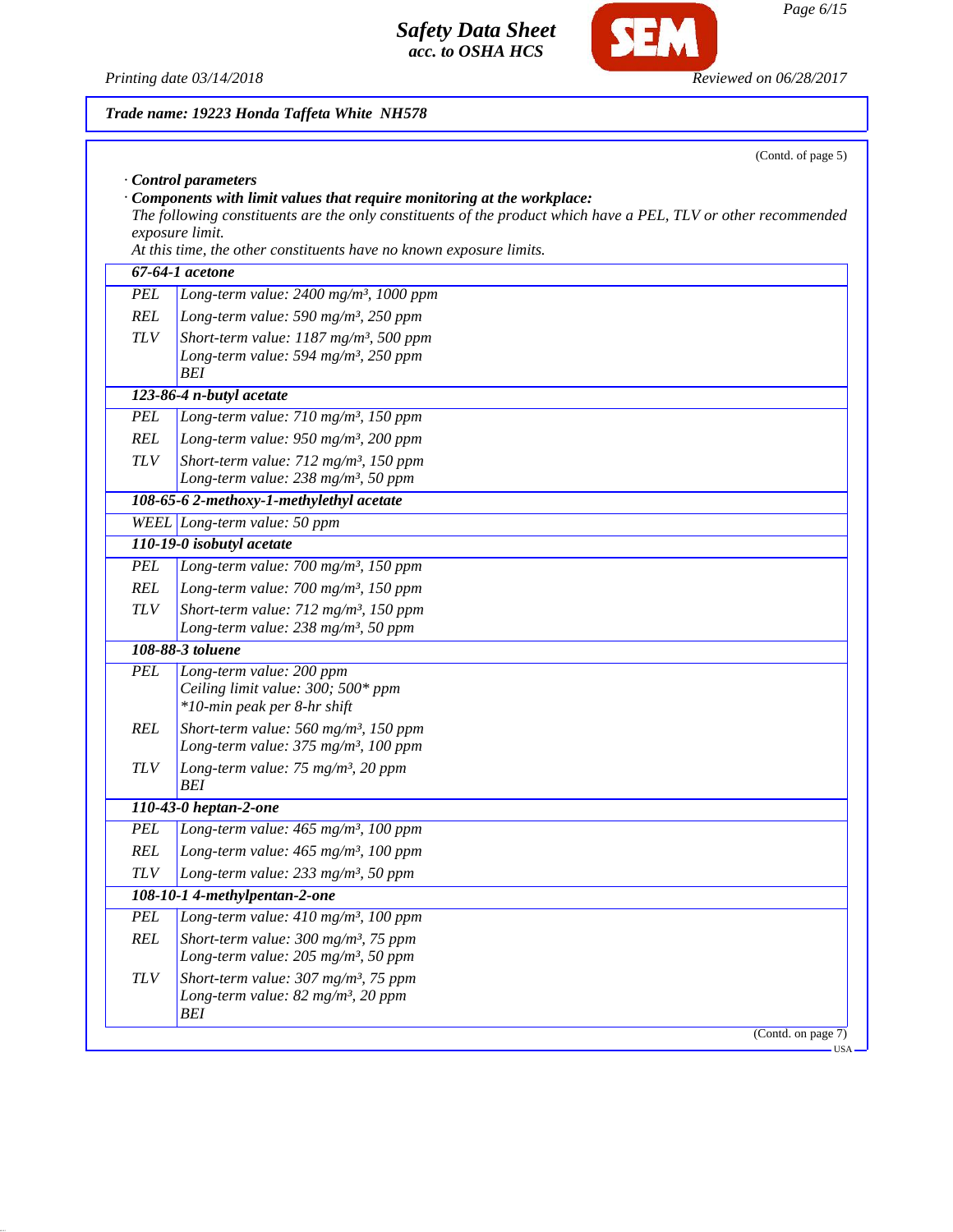*Printing date 03/14/2018 Reviewed on 06/28/2017*

**SEM** 

*Trade name: 19223 Honda Taffeta White NH578*

| (Contd. of page 6)                                                                                                    |
|-----------------------------------------------------------------------------------------------------------------------|
| · Ingredients with biological limit values:                                                                           |
| 67-64-1 acetone                                                                                                       |
| $BEI$ 50 mg/L<br>Medium: urine                                                                                        |
| Time: end of shift                                                                                                    |
| Parameter: Acetone (nonspecific)                                                                                      |
| 108-88-3 toluene                                                                                                      |
|                                                                                                                       |
| $BEI$ 0.02 mg/L<br>Medium: blood                                                                                      |
|                                                                                                                       |
| Time: prior to last shift of workweek<br>Parameter: Toluene                                                           |
|                                                                                                                       |
| $0.03$ mg/L                                                                                                           |
| Medium: urine                                                                                                         |
| Time: end of shift                                                                                                    |
| Parameter: Toluene                                                                                                    |
|                                                                                                                       |
| $0.3$ mg/g creatinine                                                                                                 |
| Medium: urine                                                                                                         |
| Time: end of shift                                                                                                    |
| Parameter: o-Cresol with hydrolysis (background)                                                                      |
| 108-10-1 4-methylpentan-2-one                                                                                         |
| $BEI$ 1 mg/L                                                                                                          |
| Medium: urine                                                                                                         |
| Time: end of shift                                                                                                    |
| Parameter: MIBK                                                                                                       |
| · Additional information: The lists that were valid during the creation were used as basis.                           |
| · Exposure controls                                                                                                   |
| · Personal protective equipment:                                                                                      |
| · General protective and hygienic measures:                                                                           |
| Keep away from foodstuffs, beverages and feed.                                                                        |
| Immediately remove all soiled and contaminated clothing.                                                              |
| Wash hands before breaks and at the end of work.                                                                      |
| Store protective clothing separately.                                                                                 |
| Avoid contact with the eyes.                                                                                          |
| Avoid contact with the eyes and skin.                                                                                 |
| · Breathing equipment:                                                                                                |
| In case of brief exposure or low pollution use respiratory filter device. In case of intensive or longer exposure use |
| respiratory protective device that is independent of circulating air.                                                 |
| · Protection of hands:                                                                                                |
| Due to missing tests no recommendation to the glove material can be given for the product/ the preparation/ the       |
| chemical mixture.                                                                                                     |
| Selection of the glove material on consideration of the penetration times, rates of diffusion and the degradation     |
|                                                                                                                       |
| Protective gloves                                                                                                     |
| The glove material has to be impermeable and resistant to the product/the substance/the preparation.                  |

(Contd. on page 8)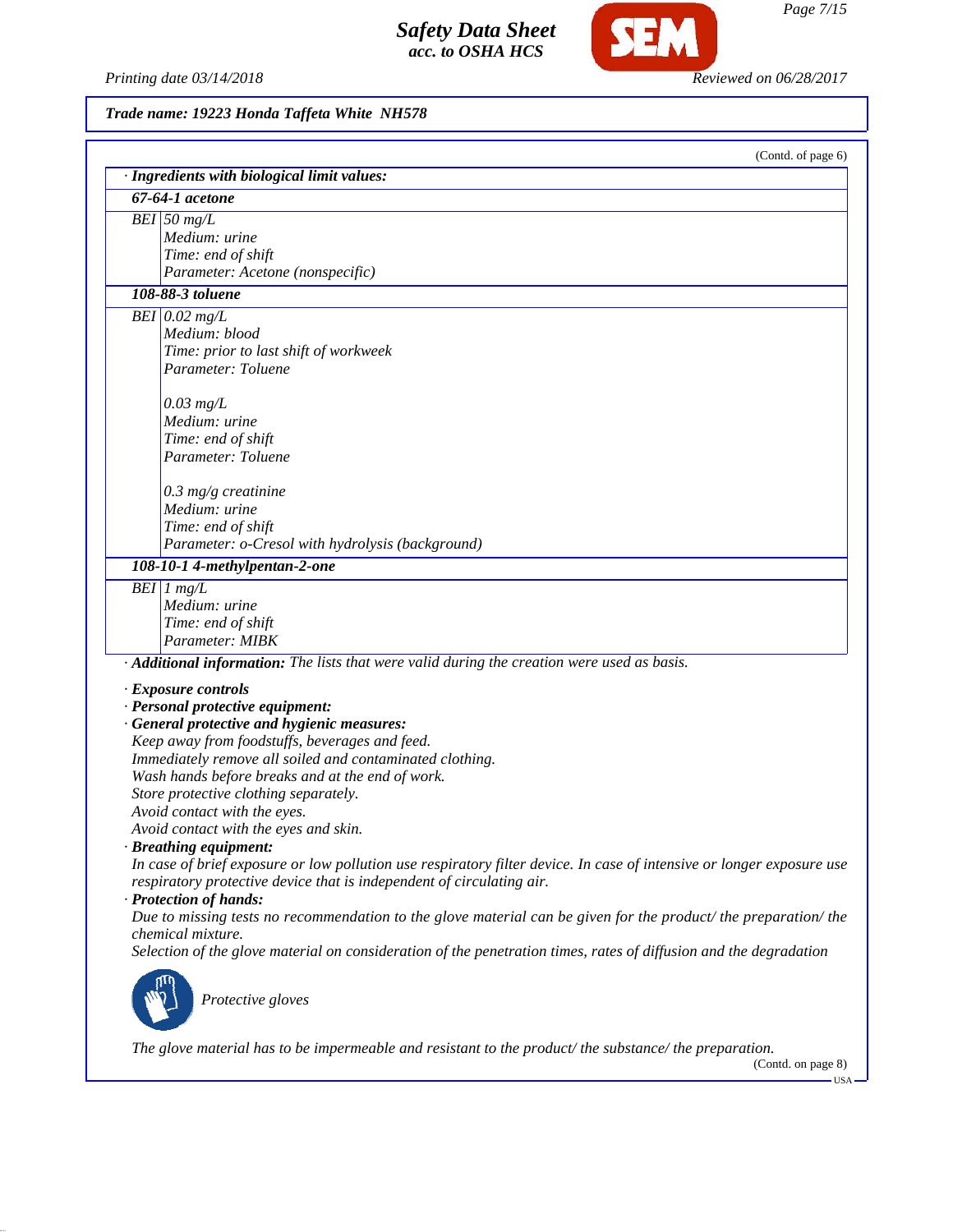

#### *Trade name: 19223 Honda Taffeta White NH578*

### *· Material of gloves*

(Contd. of page 7)

USA

*The selection of the suitable gloves does not only depend on the material, but also on further marks of quality and varies from manufacturer to manufacturer. As the product is a preparation of several substances, the resistance of the glove material can not be calculated in advance and has therefore to be checked prior to the application.*

## *· Penetration time of glove material*

*The exact break trough time has to be found out by the manufacturer of the protective gloves and has to be observed.*

## *· Eye protection:*

*Safety glasses*

*Tightly sealed goggles*

## *\* 9 Physical and chemical properties*

| · Information on basic physical and chemical properties |                                                                             |
|---------------------------------------------------------|-----------------------------------------------------------------------------|
| <b>General Information</b>                              |                                                                             |
| $\cdot$ Appearance:                                     |                                                                             |
| Form:                                                   | Aerosol                                                                     |
| Color:                                                  | White                                                                       |
| $\cdot$ Odor:                                           | Characteristic                                                              |
| · Odor threshold:                                       | Not determined.                                                             |
| $\cdot$ pH-value:                                       | Not determined.                                                             |
| $\cdot$ Change in condition                             |                                                                             |
| <b>Melting point/Melting range:</b>                     | Undetermined.                                                               |
| <b>Boiling point/Boiling range:</b>                     | 55.8-56.6 °C                                                                |
| · Flash point:                                          | $-103$ °C                                                                   |
| · Flammability (solid, gaseous):                        | Not applicable.                                                             |
| · Ignition temperature:                                 | 370 $\degree$ C                                                             |
| $\cdot$ Decomposition temperature:                      | Not determined.                                                             |
| $\cdot$ Auto igniting:                                  | Product is not selfigniting.                                                |
| · Danger of explosion:                                  | In use, may form flammable/explosive vapour-air mixture.<br>Avoid high heat |
| $\cdot$ Explosion limits:                               |                                                                             |
| Lower:                                                  | $1.9$ Vol %                                                                 |
| <b>Upper:</b>                                           | 13 Vol %                                                                    |
| $\cdot$ Vapor pressure at 20 $\cdot$ C:                 | $233$ hPa                                                                   |
| $\cdot$ Density at 20 $\cdot$ C:                        | $0.77608$ g/cm <sup>3</sup>                                                 |
| · Relative density                                      | Not determined.                                                             |
| · Vapor density                                         | Not determined.                                                             |
| $\cdot$ Evaporation rate                                | Not applicable.                                                             |
| · Solubility in / Miscibility with                      |                                                                             |
| Water:                                                  | Not miscible or difficult to mix.                                           |
|                                                         | (Contd. on page 9)                                                          |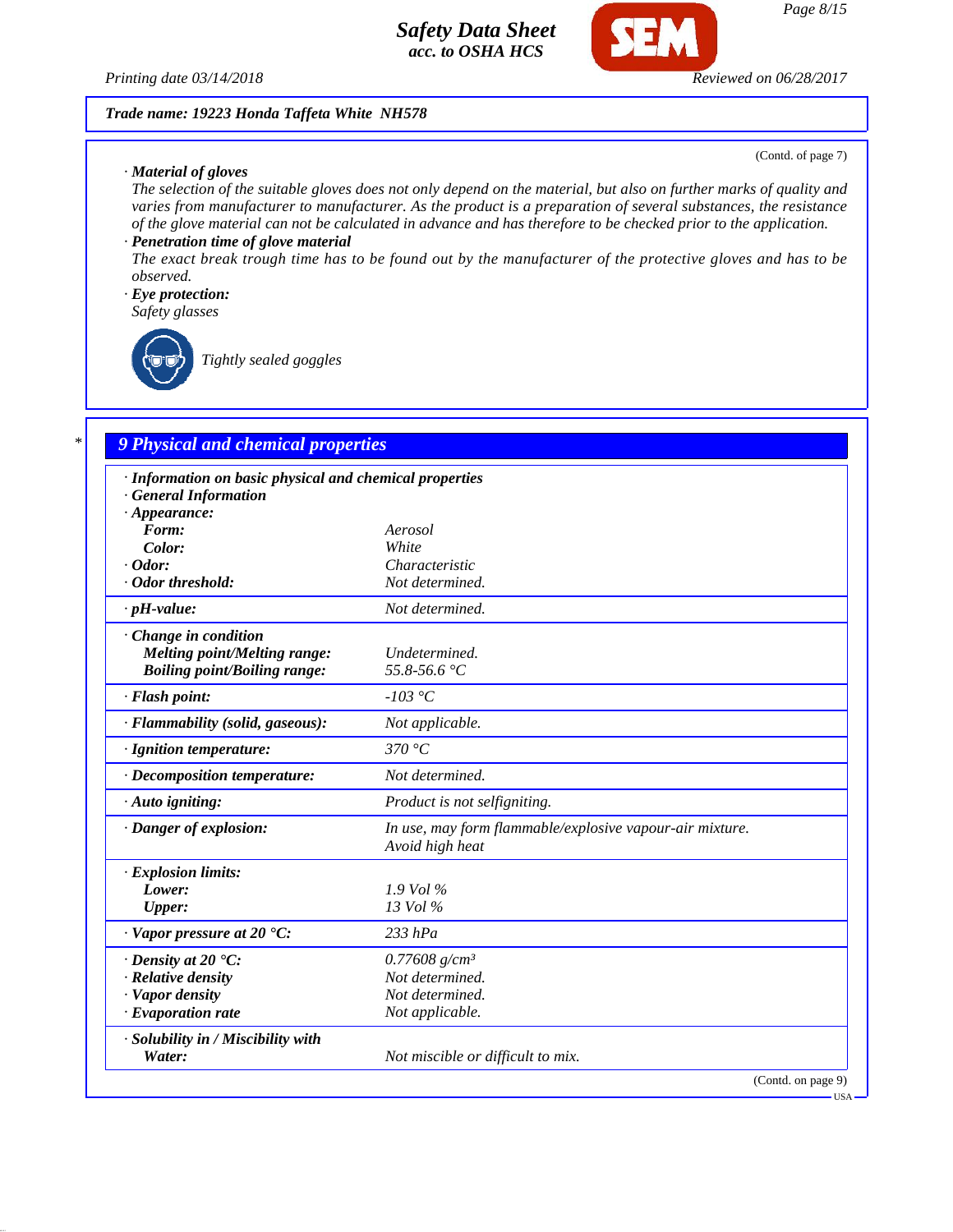

## *Trade name: 19223 Honda Taffeta White NH578*

|                                                            |                                            | (Contd. of page 8) |
|------------------------------------------------------------|--------------------------------------------|--------------------|
| · Partition coefficient (n-octanol/water): Not determined. |                                            |                    |
| $\cdot$ Viscosity:                                         |                                            |                    |
| Dynamic:                                                   | Not determined.                            |                    |
| Kinematic:                                                 | Not determined.                            |                    |
| · Solvent content:                                         |                                            |                    |
| Organic solvents:                                          | 88.8%                                      |                    |
| <b>VOC</b> content:                                        | 58.95 %                                    |                    |
|                                                            | 647.3 $g/l / 5.40$ lb/gl                   |                    |
| Solids content:                                            | 11.1%                                      |                    |
| $\cdot$ Other information                                  | No further relevant information available. |                    |

### *10 Stability and reactivity*

- *· Reactivity No further relevant information available.*
- *· Chemical stability*
- *· Thermal decomposition / conditions to be avoided: No decomposition if used according to specifications.*
- *· Possibility of hazardous reactions No dangerous reactions known.*
- *· Conditions to avoid No further relevant information available.*
- *· Incompatible materials: No further relevant information available.*
- *· Hazardous decomposition products:*
- *Nitrogen oxides*
- *Hydrocarbons*
- *Carbon monoxide and carbon dioxide*

## *\* 11 Toxicological information*

- *· Information on toxicological effects*
- *· Acute toxicity:*
- *· Primary irritant effect:*
- *· on the skin: No irritant effect.*
- *· on the eye: Irritating effect.*
- *· Sensitization: No sensitizing effects known.*
- *· Additional toxicological information:*

*The product shows the following dangers according to internally approved calculation methods for preparations: Irritant*

### *· Carcinogenic categories*

| · IARC (International Agency for Research on Cancer) |                                 |                                                           |  |
|------------------------------------------------------|---------------------------------|-----------------------------------------------------------|--|
|                                                      | $13463-67-7$ titanium dioxide   | 2B                                                        |  |
| 108-88-3 toluene                                     |                                 |                                                           |  |
|                                                      | $108-10-1$ 4-methylpentan-2-one | 2B                                                        |  |
|                                                      | <b>BENTONITE</b>                | suspected carcinogen $\langle 2\% 14808 - 60 - 7 \rangle$ |  |
| $1330 - 20 - 7$ <i>xylene</i>                        |                                 |                                                           |  |
|                                                      | $100-41-4$ ethylbenzene         | 2B                                                        |  |
|                                                      | 1333-86-4 Carbon black          | 2B                                                        |  |
|                                                      |                                 | (Contd. on page $10$ )                                    |  |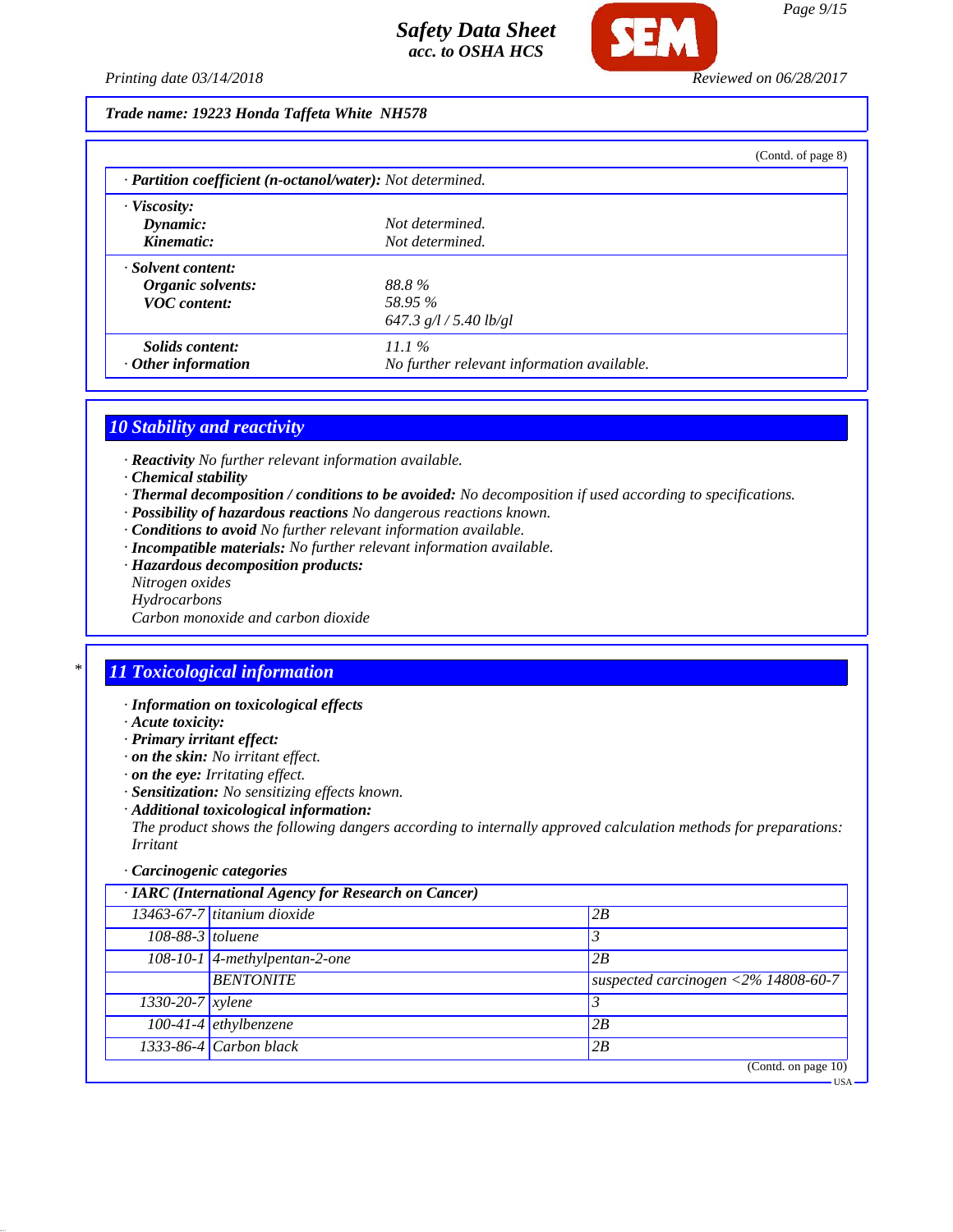

*Page 10/15*

*Printing date 03/14/2018 Reviewed on 06/28/2017*

*Trade name: 19223 Honda Taffeta White NH578*

(Contd. of page 9)

*· NTP (National Toxicology Program)*

*None of the ingredients is listed.*

*· OSHA-Ca (Occupational Safety & Health Administration)*

*None of the ingredients is listed.*

# *\* 12 Ecological information*

#### *· Toxicity*

- *· Aquatic toxicity: No further relevant information available.*
- *· Persistence and degradability No further relevant information available.*
- *· Behavior in environmental systems:*
- *· Bioaccumulative potential No further relevant information available.*
- *· Mobility in soil No further relevant information available.*
- *· Additional ecological information:*
- *· General notes:*

*Water hazard class 3 (Self-assessment): extremely hazardous for water*

*Do not allow product to reach ground water, water course or sewage system, even in small quantities.*

- *Danger to drinking water if even extremely small quantities leak into the ground.*
- *· Results of PBT and vPvB assessment*
- *· PBT: Not applicable.*
- *· vPvB: Not applicable.*
- *· Other adverse effects No further relevant information available.*

## *13 Disposal considerations*

*· Waste treatment methods*

*· Recommendation:*

*Must not be disposed of together with household garbage. Do not allow product to reach sewage system.*

*· Uncleaned packagings:*

*· Recommendation: Disposal must be made according to official regulations.*

| · UN-Number                     |                        |  |
|---------------------------------|------------------------|--|
| · DOT, ADR, IMDG, IATA          | <i>UN1950</i>          |  |
| $\cdot$ UN proper shipping name |                        |  |
| $\cdot$ <i>DOT</i>              | Aerosols, flammable    |  |
| $\cdot$ ADR                     | 1950 Aerosols          |  |
| $\cdot$ IMDG                    | <i><b>AEROSOLS</b></i> |  |
| $\cdot$ IATA                    | AEROSOLS, flammable    |  |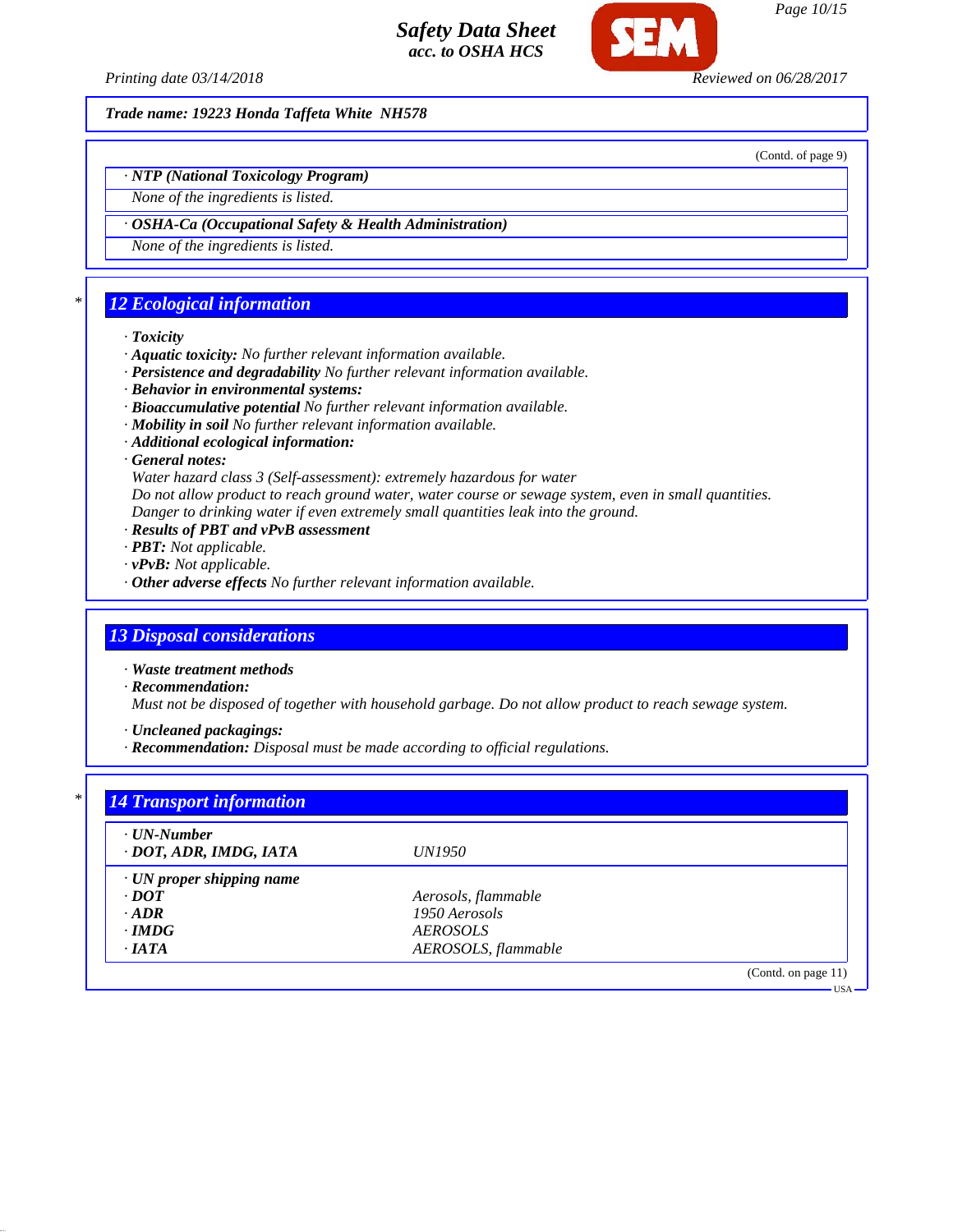

Printing date 03/14/2018 **Reviewed on 06/28/2017** 

*Trade name: 19223 Honda Taffeta White NH578*

|                                              | (Contd. of page 10)                                                                                                    |
|----------------------------------------------|------------------------------------------------------------------------------------------------------------------------|
| · Transport hazard class(es)                 |                                                                                                                        |
| $\cdot$ <i>DOT</i>                           |                                                                                                                        |
|                                              |                                                                                                                        |
|                                              |                                                                                                                        |
|                                              |                                                                                                                        |
| · Class                                      | 2.1                                                                                                                    |
| · Label                                      | 2.1                                                                                                                    |
| $\cdot$ ADR                                  |                                                                                                                        |
|                                              |                                                                                                                        |
|                                              |                                                                                                                        |
|                                              |                                                                                                                        |
| · Class                                      | 2 5F Gases                                                                                                             |
| · Label                                      | 2.1                                                                                                                    |
| · IMDG, IATA                                 |                                                                                                                        |
|                                              |                                                                                                                        |
|                                              |                                                                                                                        |
|                                              |                                                                                                                        |
|                                              |                                                                                                                        |
| · Class<br>· Label                           | 2.1<br>2.1                                                                                                             |
|                                              |                                                                                                                        |
| · Packing group<br>· DOT, ADR, IMDG, IATA    | Void                                                                                                                   |
| · Environmental hazards:                     |                                                                                                                        |
| · Marine pollutant:                          | N <sub>O</sub>                                                                                                         |
| · Special precautions for user               | <b>Warning: Gases</b>                                                                                                  |
| · EMS Number:                                | $F-D, S-U$                                                                                                             |
| · Stowage Code                               | SW1 Protected from sources of heat.                                                                                    |
|                                              | SW22 For AEROSOLS with a maximum capacity of 1 litre:                                                                  |
|                                              | Category A. For AEROSOLS with a capacity above 1 litre:<br>Category B. For WASTE AEROSOLS: Category C, Clear of living |
|                                              | quarters.                                                                                                              |
| · Segregation Code                           | SG69 For AEROSOLS with a maximum capacity of 1 litre:                                                                  |
|                                              | Segregation as for class 9. Stow "separated from" class 1 except for                                                   |
|                                              | division 1.4. For AEROSOLS with a capacity above 1 litre:                                                              |
|                                              | Segregation as for the appropriate subdivision of class 2. For                                                         |
|                                              | WASTE AEROSOLS: Segregation as for the appropriate subdivision                                                         |
|                                              | of class 2.                                                                                                            |
| · Transport in bulk according to Annex II of |                                                                                                                        |
| <b>MARPOL73/78 and the IBC Code</b>          | Not applicable.                                                                                                        |
|                                              | (Contd. on page 12)                                                                                                    |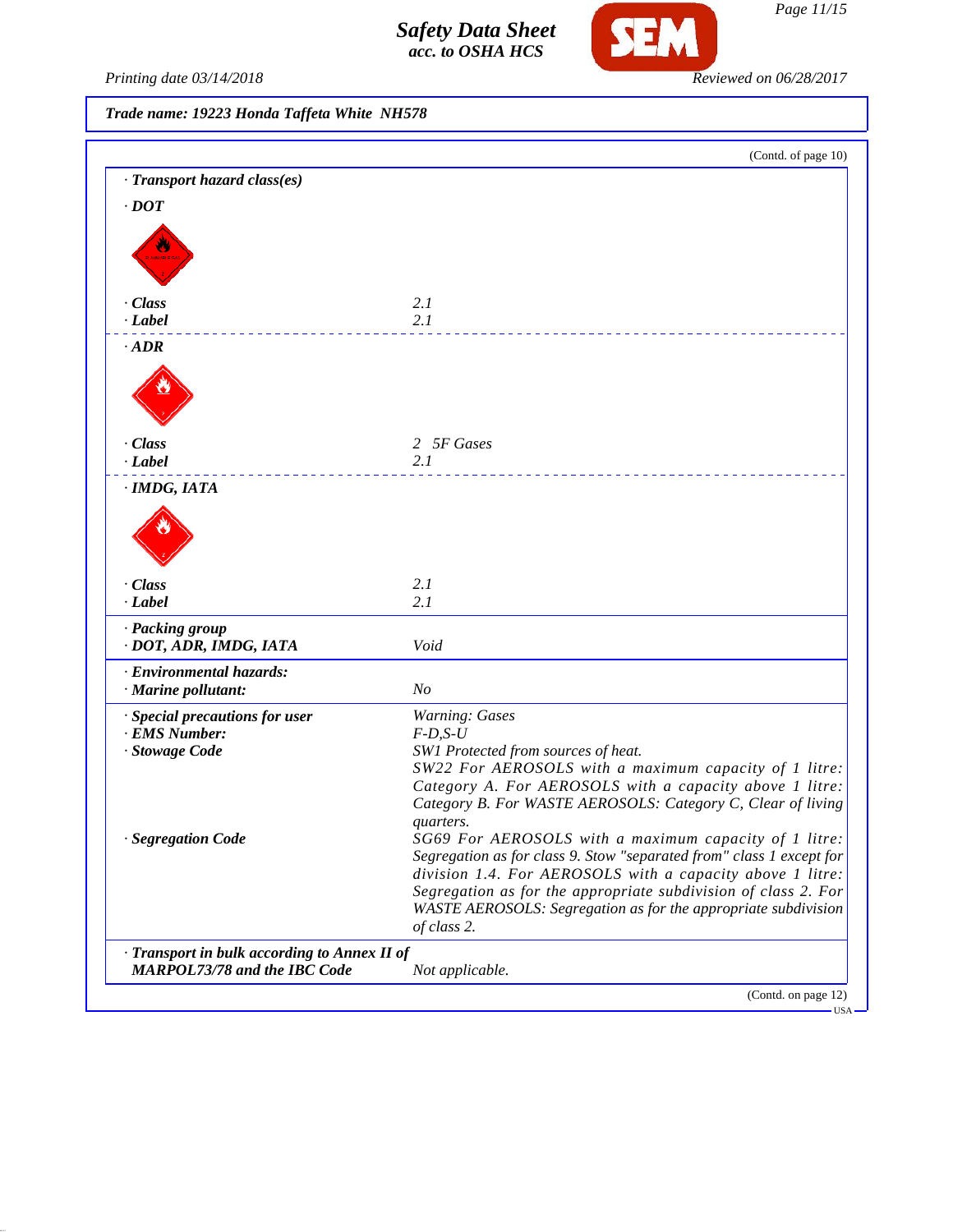

*Page 12/15*

*Printing date 03/14/2018 Reviewed on 06/28/2017*

|                                     | (Contd. of page $11$ )             |
|-------------------------------------|------------------------------------|
| · Transport/Additional information: |                                    |
| $\cdot$ DOT                         |                                    |
| $\cdot$ Quantity limitations        | On passenger aircraft/rail: 75 kg  |
|                                     | On cargo aircraft only: 150 kg     |
| $\cdot$ ADR                         |                                    |
| $\cdot$ Excepted quantities (EQ)    | Code: E0                           |
|                                     | Not permitted as Excepted Quantity |
| $\cdot$ IMDG                        |                                    |
| $\cdot$ Limited quantities (LQ)     | II.                                |
| $\cdot$ Excepted quantities (EQ)    | Code: E0                           |
|                                     | Not permitted as Excepted Quantity |
| · UN "Model Regulation":            | UN 1950 AEROSOLS, 2.1              |

# *\* 15 Regulatory information*

*· Safety, health and environmental regulations/legislation specific for the substance or mixture · Sara*

|                        | None of the ingredient is listed.                                         |
|------------------------|---------------------------------------------------------------------------|
|                        | Section 313 (Specific toxic chemical listings):                           |
|                        | Acrylic Resin                                                             |
| 108-88-3 toluene       |                                                                           |
|                        | $\overline{108-10-1}$ 4-methylpentan-2-one                                |
| 1330-20-7 xylene       |                                                                           |
|                        | $100-41-4$ ethylbenzene                                                   |
|                        | 95-63-6 $1,2,4$ -trimethylbenzene                                         |
|                        | TSCA (Toxic Substances Control Act):                                      |
|                        | $67-64-1$ acetone                                                         |
|                        | 123-86-4 $n$ -butyl acetate                                               |
|                        | 108-65-6 2-methoxy-1-methylethyl acetate                                  |
|                        | $110-19-0$ isobutyl acetate                                               |
|                        | $13463 - 67 - 7$ titanium dioxide                                         |
|                        | 108-88-3 toluene                                                          |
|                        | 763-69-9 ethyl 3-ethoxypropionate                                         |
|                        | 9004-36-8 Cellulose Acetate Butyrate                                      |
|                        | $110-43-0$ heptan-2-one                                                   |
|                        | 108-10-1 4-methylpentan-2-one                                             |
|                        | 16883-83-3 benzyl 3-isobutryloxy-1-isopropyl-2-2-dimethylpropyl phthalate |
| $1330 - 20 - 7$ xylene |                                                                           |
|                        | $41556-26-7$ bis(1,2,2,6,6-Pentamethyl-4-piperidinyl) sebacate            |
|                        | $100-41-4$ ethylbenzene                                                   |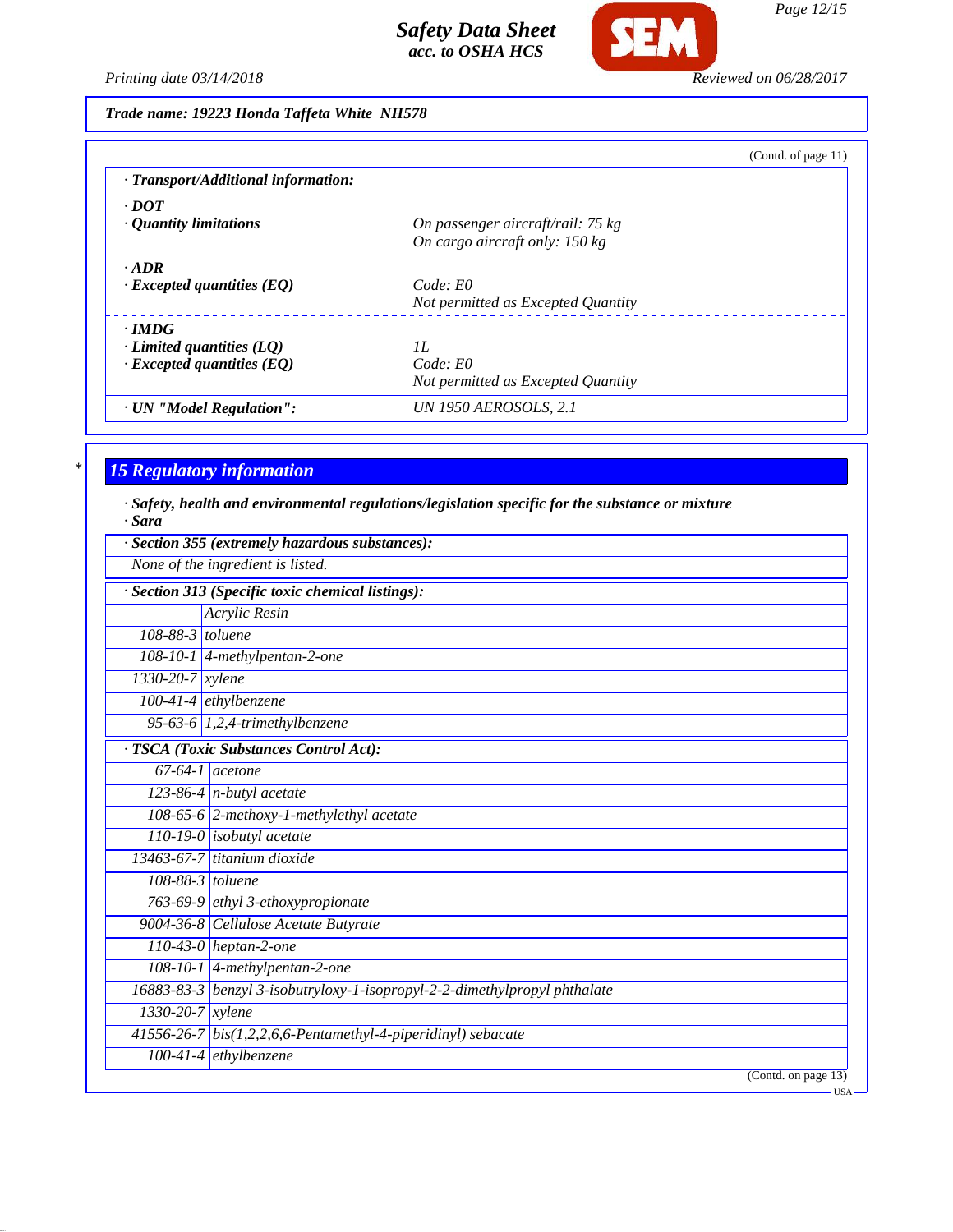

*Page 13/15*

Printing date 03/14/2018 **Reviewed on 06/28/2017** 

*Trade name: 19223 Honda Taffeta White NH578*

|                              |                                                                    | (Contd. of page 12) |
|------------------------------|--------------------------------------------------------------------|---------------------|
|                              | 9038-95-3 OXIRANE, ME, POLYMER                                     |                     |
|                              | 5567-15-7 Novaperm yellow HR02                                     |                     |
|                              | 82919-37-7 Methyl (1,2,2,6,6,- pentamethyl-4-piperidinyl) sebacate |                     |
|                              | 19549-80-5 4,6-dimethylheptan-2-one                                |                     |
|                              | 108-83-8 2,6-dimethylheptan-4-one                                  |                     |
|                              | 95-63-6 $1,2,4$ -trimethylbenzene                                  |                     |
| 78-83-1 butanol              |                                                                    |                     |
|                              | 57-55-6 Methyl glycol                                              |                     |
|                              | 106-79-6 Dimethyl sebacate(Impurity)                               |                     |
|                              | 1333-86-4 Carbon black                                             |                     |
|                              | $2403-89-6$ 4-Piperidinol, 1,2,2,6,6 pentamethyl- (Impurity)       |                     |
|                              | · TSCA new (21st Century Act) (Substances not listed)              |                     |
|                              | 68476-86-8 Petroleum gases, liquefied, sweetened                   |                     |
| · Proposition 65             |                                                                    |                     |
|                              | Chemicals known to cause cancer:                                   |                     |
|                              | 13463-67-7 titanium dioxide                                        |                     |
|                              | 108-10-1 4-methylpentan-2-one                                      |                     |
| 1330-20-7 xylene             |                                                                    |                     |
|                              | $100-41-4$ ethylbenzene                                            |                     |
|                              | 95-63-6 $1,2,4$ -trimethylbenzene                                  |                     |
|                              | $1333-86-4$ Carbon black                                           |                     |
|                              | · Chemicals known to cause reproductive toxicity for females:      |                     |
|                              | None of the ingredients is listed.                                 |                     |
|                              | · Chemicals known to cause reproductive toxicity for males:        |                     |
|                              | None of the ingredients is listed.                                 |                     |
|                              | · Chemicals known to cause developmental toxicity:                 |                     |
| 108-88-3 toluene             |                                                                    |                     |
|                              | 108-10-1 4-methylpentan-2-one                                      |                     |
| · Cancerogenity categories   |                                                                    |                     |
|                              | · EPA (Environmental Protection Agency)                            |                     |
|                              | $67-64-1$ acetone                                                  | $\boldsymbol{I}$    |
| 108-88-3 toluene             |                                                                    | $\overline{I}$      |
|                              | 108-10-1 4-methylpentan-2-one                                      | Ι                   |
| 1330-20-7 xylene             |                                                                    | I                   |
| $100-41-4$ ethylbenzene      |                                                                    | D                   |
|                              | 95-63-6 1,2,4-trimethylbenzene                                     | $\overline{I}$      |
|                              | · TLV (Threshold Limit Value established by ACGIH)                 |                     |
| $\overline{67-64-1}$ acetone |                                                                    | A4                  |
|                              | 13463-67-7 titanium dioxide                                        | A4                  |
|                              |                                                                    |                     |
| $108-88-3$ toluene           |                                                                    | A4                  |
| 1330-20-7 xylene             |                                                                    | A4                  |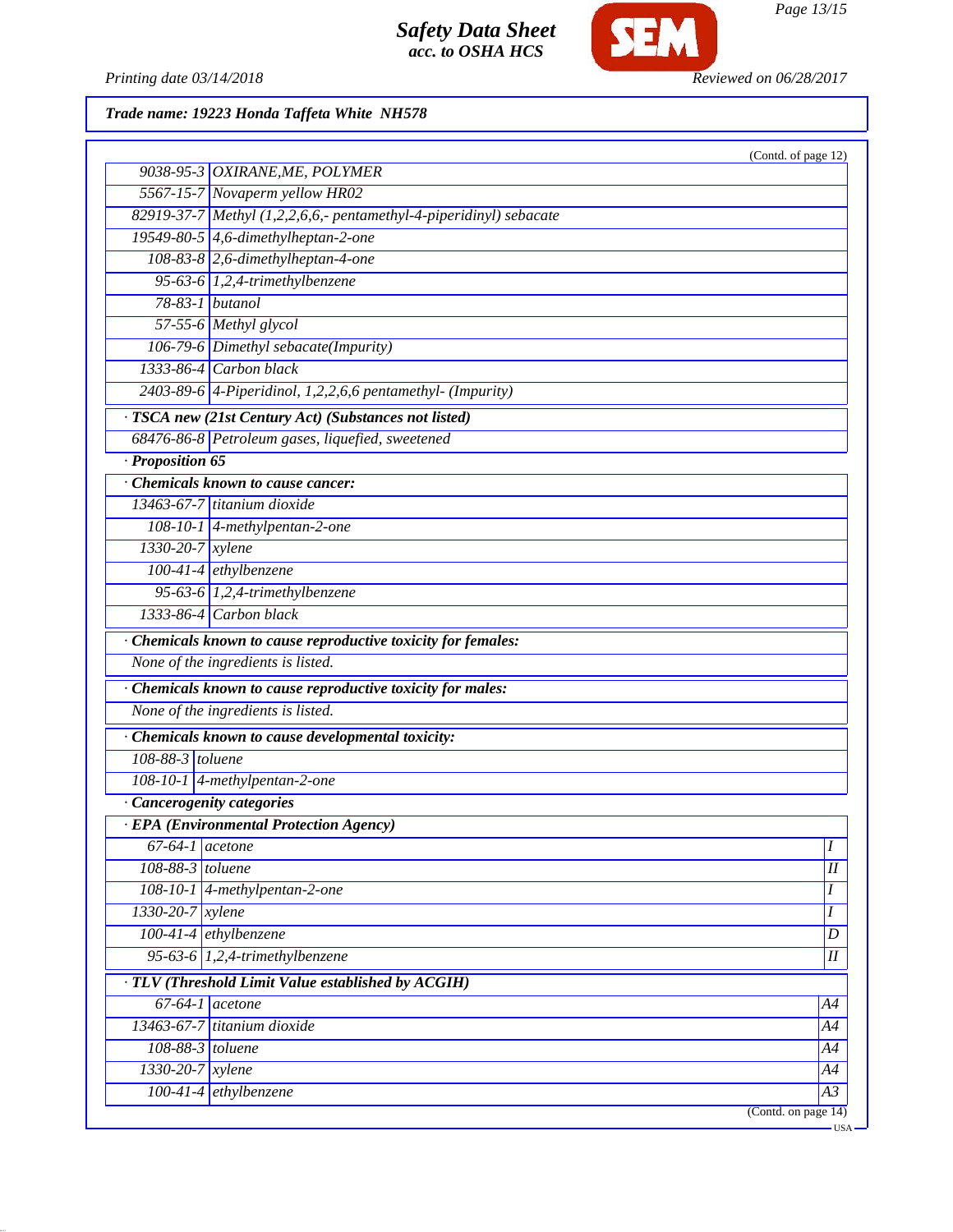SEM

*Page 14/15*

*Printing date 03/14/2018 Reviewed on 06/28/2017*

*Trade name: 19223 Honda Taffeta White NH578*

| 1333-86-4 Carbon black        | (Contd. of page 13)<br>A4                                                                                                                          |
|-------------------------------|----------------------------------------------------------------------------------------------------------------------------------------------------|
|                               |                                                                                                                                                    |
|                               | · NIOSH-Ca (National Institute for Occupational Safety and Health)                                                                                 |
| $13463-67-7$ titanium dioxide |                                                                                                                                                    |
| 1333-86-4 Carbon black        |                                                                                                                                                    |
| · Hazard pictograms           | · GHS label elements The product is classified and labeled according to the Globally Harmonized System (GHS).                                      |
|                               |                                                                                                                                                    |
| GHS02<br>GHS04                | GHS07<br>GHS08                                                                                                                                     |
| · Signal word Danger          |                                                                                                                                                    |
|                               | · Hazard-determining components of labeling:                                                                                                       |
| acetone                       |                                                                                                                                                    |
| toluene                       |                                                                                                                                                    |
| n-butyl acetate               |                                                                                                                                                    |
| · Hazard statements           |                                                                                                                                                    |
|                               | H222 Extremely flammable aerosol.                                                                                                                  |
|                               | H280 Contains gas under pressure; may explode if heated.                                                                                           |
|                               | H319 Causes serious eye irritation.                                                                                                                |
|                               | H351 Suspected of causing cancer.                                                                                                                  |
|                               | H361 Suspected of damaging fertility or the unborn child.                                                                                          |
|                               | H336 May cause drowsiness or dizziness.                                                                                                            |
|                               | H373 May cause damage to organs through prolonged or repeated exposure.                                                                            |
| · Precautionary statements    |                                                                                                                                                    |
| P <sub>201</sub>              | Obtain special instructions before use.                                                                                                            |
| P202                          | Do not handle until all safety precautions have been read and understood.                                                                          |
| P210                          | Keep away from heat/sparks/open flames/hot surfaces. - No smoking.                                                                                 |
| P211                          | Do not spray on an open flame or other ignition source.                                                                                            |
| P251                          | Pressurized container: Do not pierce or burn, even after use.                                                                                      |
| P260                          | Do not breathe dust/fume/gas/mist/vapors/spray.                                                                                                    |
| P <sub>264</sub>              | Wash thoroughly after handling.                                                                                                                    |
| P271                          | Use only outdoors or in a well-ventilated area.                                                                                                    |
| P280                          | Wear protective gloves/protective clothing/eye protection/face protection.                                                                         |
| P304+P340                     | IF INHALED: Remove person to fresh air and keep comfortable for breathing.                                                                         |
|                               | P305+P351+P338 If in eyes: Rinse cautiously with water for several minutes. Remove contact lenses, if present<br>and easy to do. Continue rinsing. |
| P308+P313                     | IF exposed or concerned: Get medical advice/attention.                                                                                             |
| P312                          | Call a poison center/doctor if you feel unwell.                                                                                                    |
| P314                          | Get medical advice/attention if you feel unwell.                                                                                                   |
| $P337 + P313$                 | If eye irritation persists: Get medical advice/attention.                                                                                          |
| $P403 + P233$                 | Store in a well-ventilated place. Keep container tightly closed.                                                                                   |
| P <sub>405</sub>              | Store locked up.                                                                                                                                   |
| P410+P403                     | Protect from sunlight. Store in a well-ventilated place.                                                                                           |
| $P410 + P412$                 | Protect from sunlight. Do not expose to temperatures exceeding 50°C/122°F.                                                                         |
| <i>P501</i>                   | Dispose of contents/container in accordance with local/regional/national/international                                                             |
|                               | regulations.                                                                                                                                       |

(Contd. on page 15)

 $-<sub>USA</sub>$